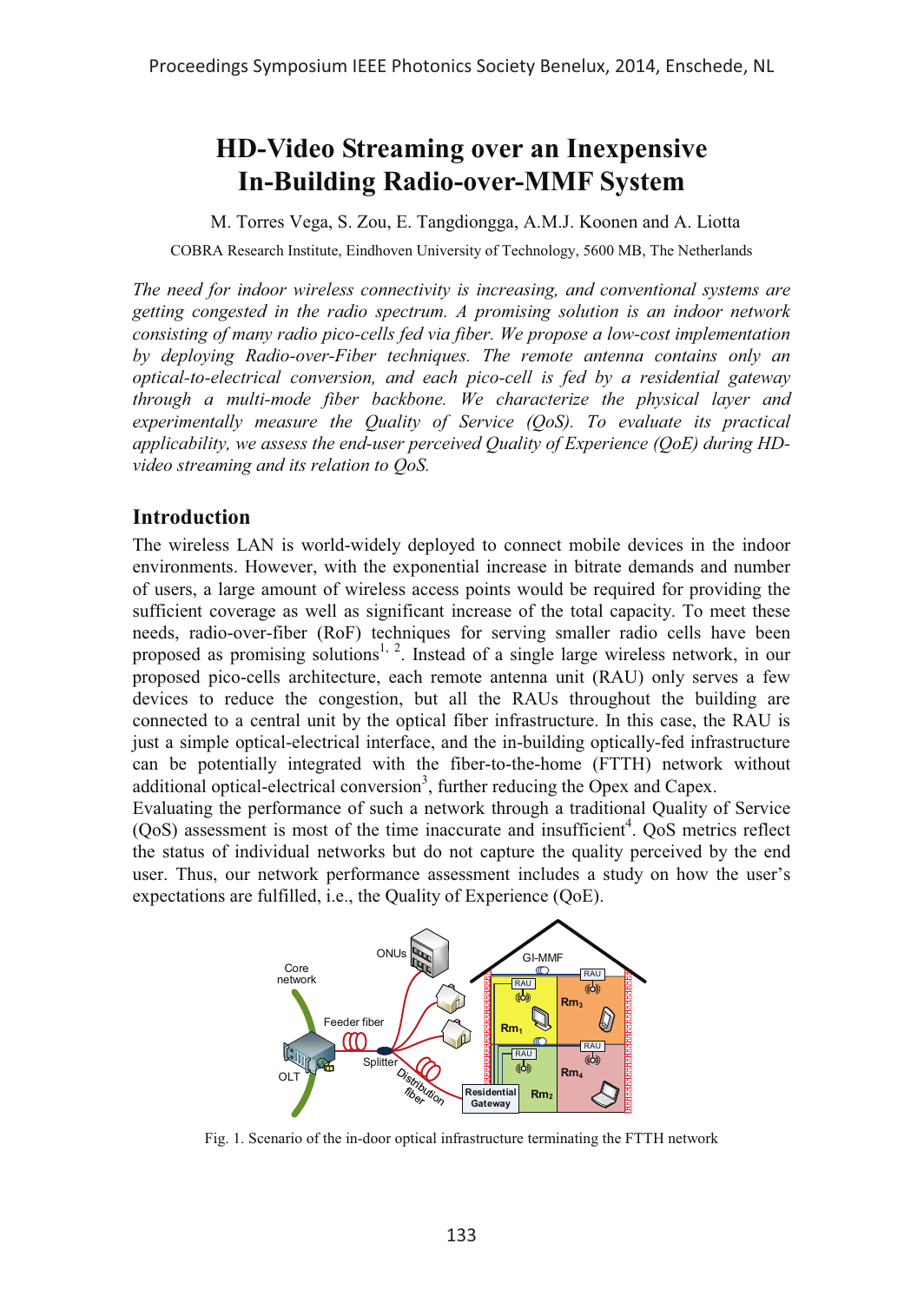In this paper, we propose a low-cost and commercially ready solution to terminate the access network at the residential gateway (RG), and then deliver the WLAN service over graded-index multimode fiber (GI-MMF) to each cell inside the building, as shown in Fig. 1. In the proof-of-concept experiment, we carry out the cross-layer measurement for the IP packets, as well as QoE assessment of HD video slips.

### **Experimental setup**

Fig. 2 shows the experimental setup based on the proposed network. A computer server is used to generate IP packets and video streams. At the RG, a conventional wireless router translates the gigabit Ethernet signal to the IEEE 802.11n OFDM signal with a bandwidth of 40 MHz. In the experiment, the router is isolated in a metal-shielded box to prevent leakage of the wireless signal, and the RG and RAU are located in two different rooms. The OFDM signal is modulated by a directly modulated laser (DML) working at 1310 nm. After transmission over GI-MMF with 50 μm core diameter, the signal is detected by a multimode InGaAs photodetector (PD) and amplified by a bidirectional radio power booster (PB) at RAU. A multimode VCSEL source operating at 850 nm and GaAs PD with a multimode 62.5 μm core fiber input are used for the uplink stream, which is coupled in a single fiber by two identical multimode dual-band multiplexers. We use a laptop as the mobile device (MD) to analyze the received IP packets, as well as a QoE algorithm for qualifying the fidelity of received HD videos.



Fig. 2. Experimental setup of Radio-over-MMF system

The purpose of deploying multimode fibers for such an in-building network is to reduce the cost and complexity, because the larger core size eases connections and also allows the use of lower-cost optical devices, particularly, when numerous RAUs need to be installed. Compared to single mode fibers, multimode fibers have much lower 3 dB bandwidth mainly due to the modal dispersion, as shown in Fig. 3(a) for both downlink and uplink in our experiment. However, the modulated wireless signal at 2.422 GHz can be still accommodated even with a MMF length of 2.4 km.

## **Assessing Video Quality of Experience**

QoE is defined as the degree of delight or annoyance of the user of an application or service<sup>5</sup>. As QoE is in its essence subjective, methods based on human interaction analysis are the most appropriate ones, i.e. subjective  $QoE<sup>6</sup>$ . However, it is not always possible to employ subjective tests, especially for applications requiring real-time feedback for services monitoring and management. Thus in this research, an objective QoE metric, in particular the structural similarity (SSIM) algorithm is employed.

The structural similarity (SSIM) metric was originally developed as a QoE objective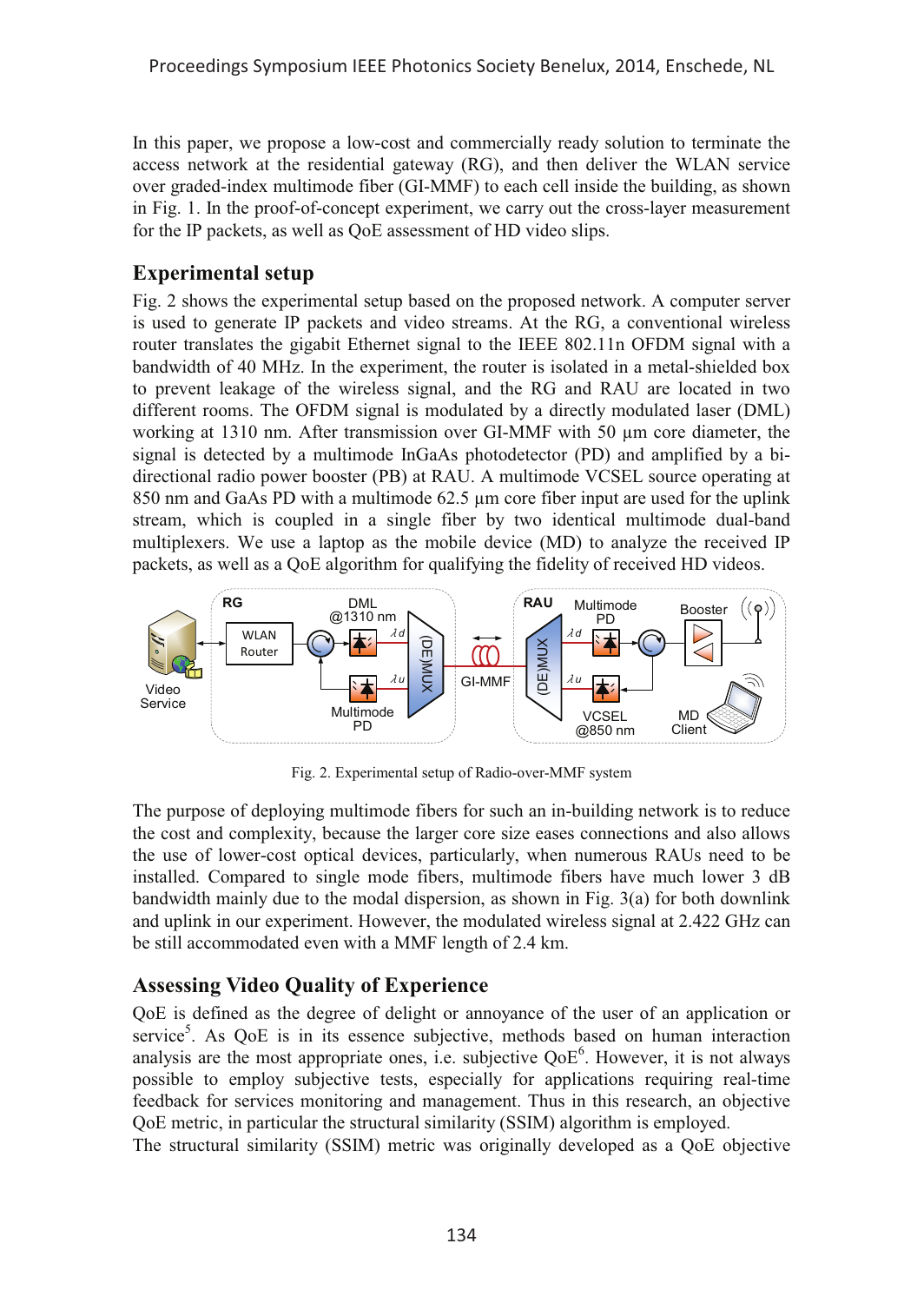metric for image quality assessment (IQA), but it has been widely used for video quality assessment (VQA) as well. The SSIM metric is based on the observation that a natural image or frame in a video is highly structured. This means that there is strong neighbor dependence between the pixels. As the human visual system (HVS) is highly adapted to structural information<sup>7</sup>, SSIM performance is better correlated with subjective QoE. Structural information is defined as the attributes that represent the structure of objects in the scene, independent of the average luminance and contrast. Hence SSIM combines comparisons in terms of luminance, contrast and structure. It can be written into the formula<sup>7</sup>:

$$
SSIM(x, y) = \frac{(2\mu_x \mu_y + C_1)(2\sigma_{xy} + C_2)}{(\mu_x^2 + \mu_y^2 + C_1)(\sigma_x^2 + \sigma_y^2 + C_2)}
$$

where  $\mu_x$ ,  $\mu_y$  represent the mean luminance of the compared frames.  $\sigma_x$ ,  $\sigma_y$  are their standard deviations and represent the base contrast of each image computed. The correlation  $\sigma_{xy}$  is used as a base for the structural analysis.

#### **Analyses and Discussions**

The main purpose of our evaluation is to investigate how the physical characteristic of our system would affect the network performance and ultimately the user's quality. Since multimode fiber can support many propagation modes, due to the larger core-size, the bandwidth-distance product is severely limited by modal dispersion. Thus, we assess the system performance by using fiber lengths of 200 m and 2.4 km, respectively.

We first carry out a cross-layer UDP packets analysis. During the packets transmission, we use an Agilent PXA signal analyzer to monitor the OFDM signal after photodetection. Fig. 3(b) shows the instant electrical spectrum with the constellations of QPSK and 16-QAM formats, in which the green spots are for the pilots. The average EVM is about 2.8% through a one-minute session.



Fig. 3. (a) Measured transfer functions of GI-MMF with different lengths; (b) detected electrical spectrum of WLAN signal at RAU (inset: IQ constellations of data subcarriers and pilots)

Fig. 4(a) shows the maximum throughputs of UDP packets obtained by the mobile client. We find out that 25 Mbps and 15 Mbps are the maximum throughputs for the fiber length of 200 m and 2.4 km, respectively. The reduction of throughput is 40% in the 2.4 km link, because of the much worse channel response.

For our streaming session, we regenerate a 6-times repetition of the 10 seconds, 25 fps, 1080HD video Shields from the Live Video Database<sup>8</sup>, 1 minute duration in total. The